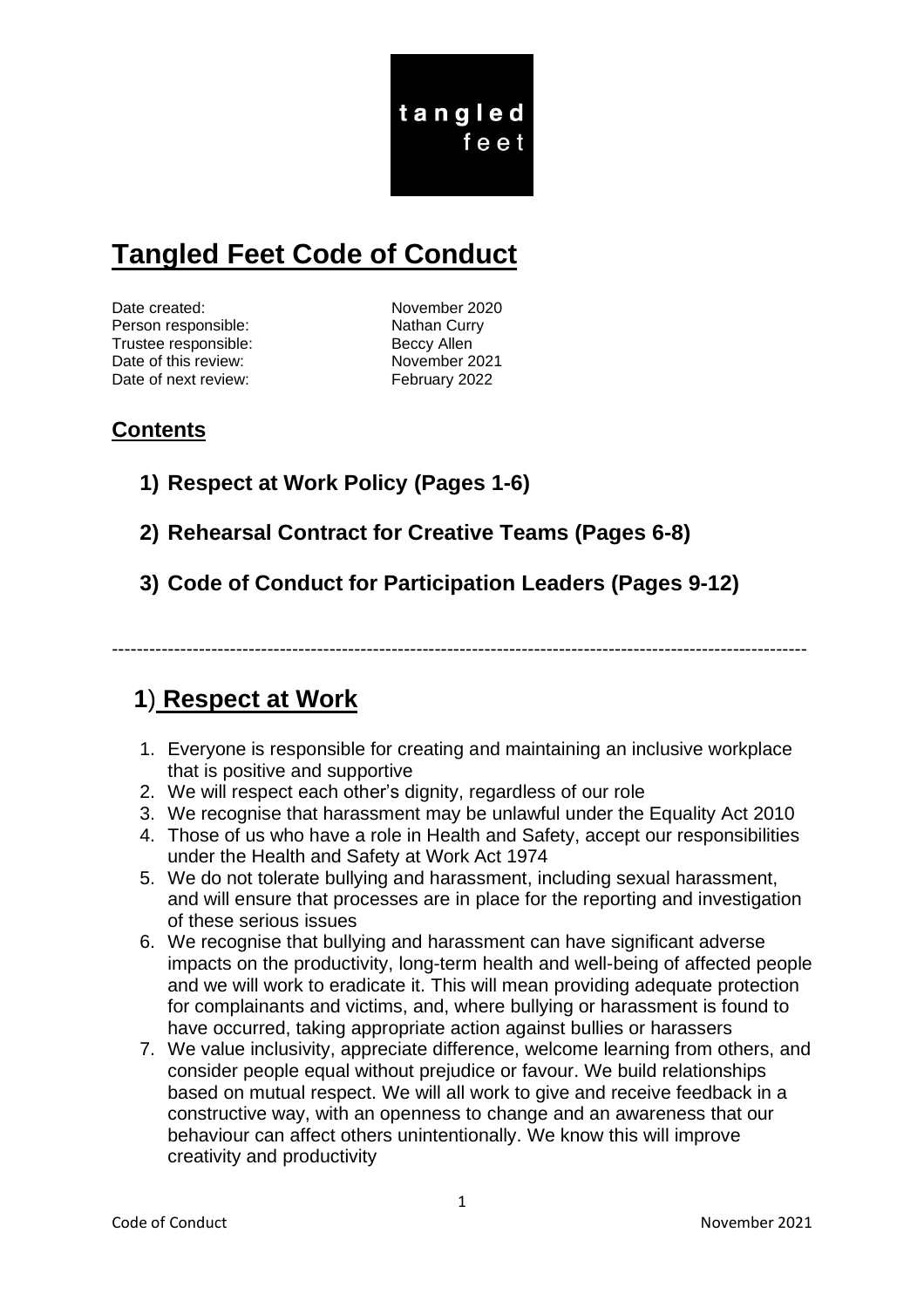

8. We understand that reporting bullying or harassment can be intimidating. We will respect confidentiality where possible and aim to make the process of reporting clear and straightforward. If anyone comes forward to report behaviour which might amount to bullying or harassment, we will endeavour to investigate objectively. Individuals who have made complaints of bullying and harassment or participate in good faith in any investigation should not suffer any form of reprisal or victimisation as a result

# **Our Commitment**

#### **We are committed to creating a safe and supportive work environment, free of discrimination, harassment (including sexual harassment) and bullying.**

Everyone is treated with dignity and respect. When you work with Tangled Feet we want you to feel confident, valued and proud to be a part of what we do.

While we recognise that the nature of performance can be to examine topics that are controversial, complex and even provocative, those who work here have the right to be supported and protected from discrimination, whatever their part in the facilitation of our programme. Artistic freedom of expression is essential but creative, technical and administrative spaces must be safe spaces.

If we consider you have been harassed or bullied, the matter will be dealt with under Tangled Feet's Grievance/Disciplinary Policy.

As per the Grievance procedure and depending on the nature of the grievance, it could be possible to resolve it informally in the first instance, and we'll always explore this as a preferred option.

#### **Who?**

This policy covers discrimination, harassment and bullying both of and by members of staff, artists, freelancers and anyone else engaged to working for Tangled Feet. It is communicated clearly to everyone who works for the company. It also aims to empower you in knowing what behaviour not to tolerate in your professional interactions with audience members and other members of the public.

If the harasser or bully is a third party we will consider what action is appropriate to deal with the problem.

#### **Where and when?**

This policy covers behaviour in any work-related setting, at any time, including any informal meetings, touring away from home and work-related social events. It also covers digital communications. This is not an exhaustive list.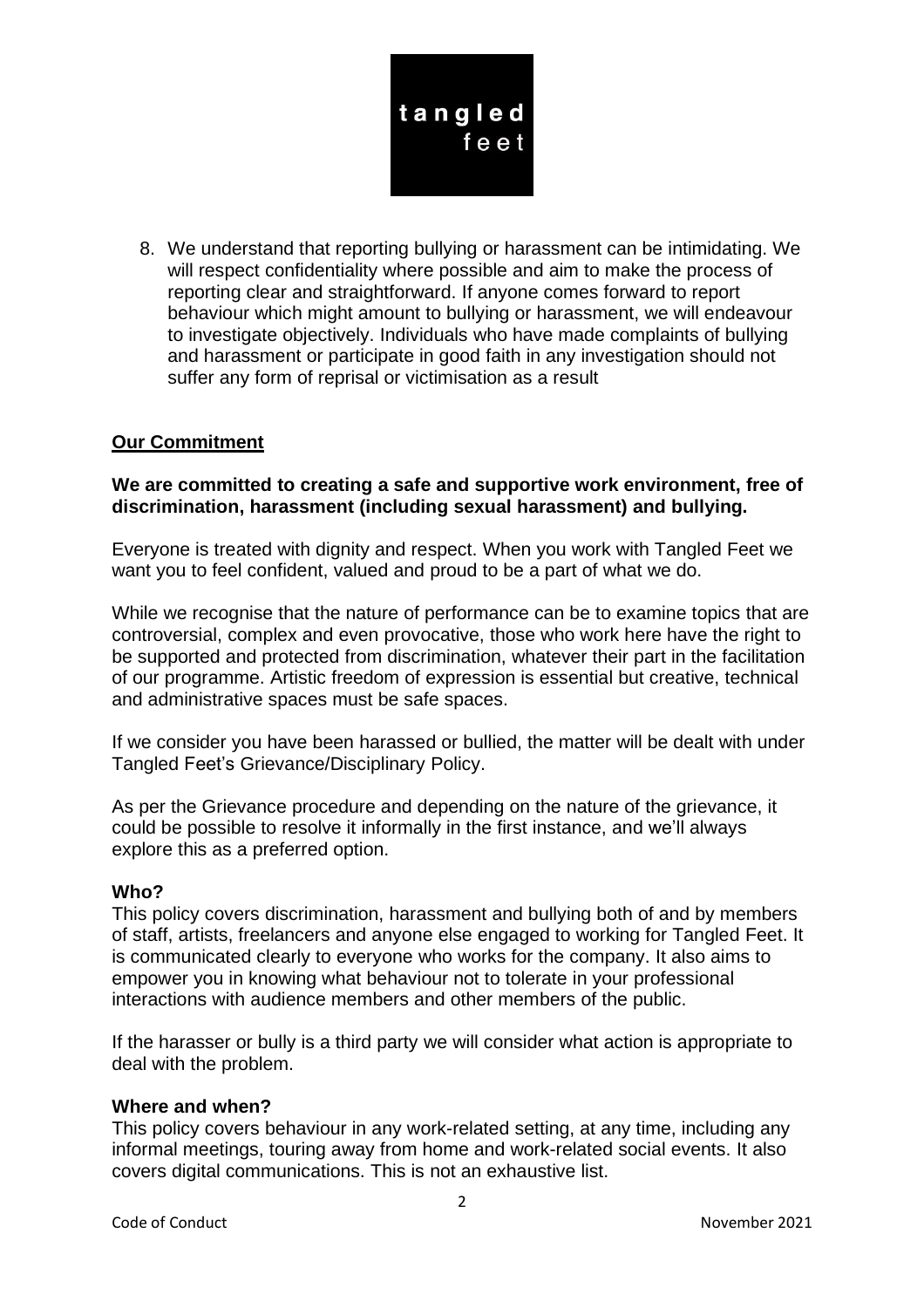

#### **What should you do?**

If you feel you or a colleague are being discriminated against, harassed or bullied, you should speak to one of the Co-Artistic Directors or General Manager in confidence. They will advise you on the next steps.

You could first consider whether you feel able to raise the problem informally with the person responsible. This informal stage helps to foster an honest and open community and is often the fastest path to a resolution. You should explain clearly to them that their behaviour is not welcome or makes you uncomfortable. However, you should only do this, if you feel comfortable doing so. If this is not appropriate or too difficult please report it directly to Co-Artistic Directors or General Manager.

We commit that any staff who make complaints or who participate in good faith in any investigation must not suffer any form of retaliation or victimisation as a result.

Equally, we commit that those who are the subject of a complaint must not suffer any form of retaliation or victimisation as a result of being required to participate in a grievance or disciplinary process.

If you do not feel comfortable reporting an incident to the Co-Artistic Directors or General Manager you can speak in confidence to Tangled Feet's Chair of Board, Beccy Allen, beccyallen@gmail.com.

#### **Contact details:**

Nathan Curry, Co-Artistic Director – [nathan@tangledfeet.com](mailto:nathan@tangledfeet.com) Kat Joyce, Co-Artistic Director – [kat@tangledfeet.com](mailto:kat@tangledfeet.com) Alyson Jones, General Manager – [alyson@tangledfeet.com](mailto:alyson@tangledfeet.com) Beccy Allen – Chair – [beccyallen@gmail.com](mailto:beccyallen@gmail.com)

#### **Further Information**

As stated in our Equality Policy it is unlawful to discriminate against employees and other workers because of sex, marriage or civil partnership, gender reassignment, pregnancy or maternity, sexual orientation, race (including national origin and nationality), religion or belief, disability and age. These are known as `protected characteristics'.

The law divides discrimination into four broad categories — direct discrimination, indirect discrimination, harassment and victimisation.

**Direct discrimination** involves treating a person less favorably because of a protected characteristic (for example not promoting an individual because of their race or sexual orientation). It includes discrimination because of perceptions or assumptions about a person's characteristics, even if these are incorrect (for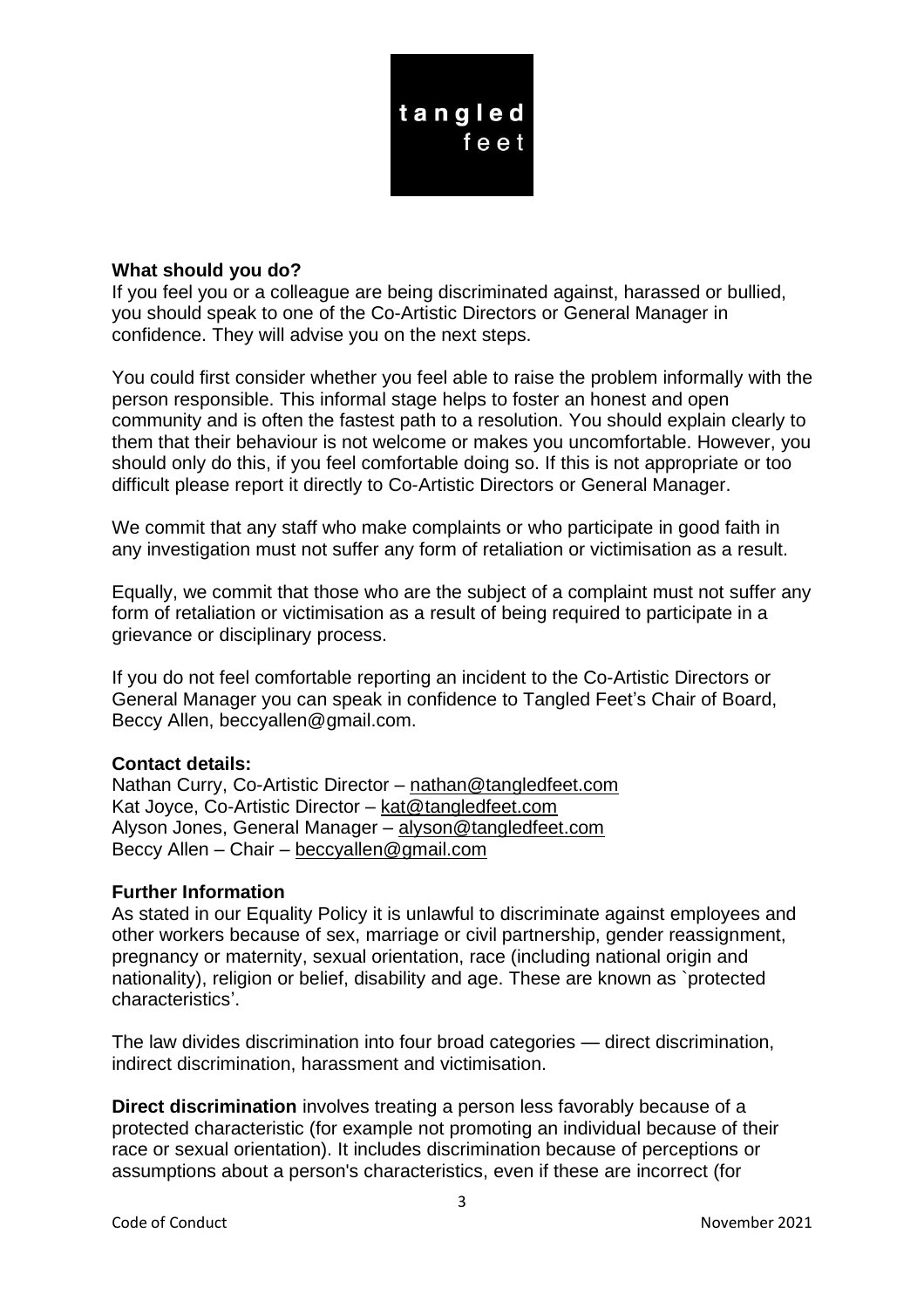

example, not promoting an individual because they are assumed to be gay). It also includes discrimination because a person associates with someone who has a protected characteristic (for example, not promoting an individual because they have a disabled child). Direct discrimination cannot be justified (with the exception of age discrimination).

**Indirect discrimination** occurs when an apparently neutral provision, criterion or practice is applied across all groups, but this would put those with a particular protected characteristic at a particular disadvantage when compared with others who do not share this characteristic (for example imposing a requirement that candidates work on Sundays, which could particularly disadvantage candidates whose religious beliefs wouldn't allow them to do so). Indirect discrimination will be discriminatory unless it can be justified.

**Harassment** is unwanted conduct related to a protected characteristic or of a sexual nature which has the purpose or effect of violating an individual's dignity; or creating an intimidating, hostile, degrading, humiliating or offensive environment for that individual. Harassment can occur through conduct by third parties as well as by work colleagues.

**Victimisation** has a particular legal meaning and involves subjecting a person to a detriment because they have, for example, complained about discrimination or assisted somebody else in doing so. It is not normally an answer to an allegation of discrimination to say that it was not intentional or deliberate.

# **Definitions**

# **What is bullying?**

Bullying may be persistent unwelcome behaviour, mostly using unwarranted or invalid criticism, fault-finding, exclusion and isolation. Bullying may include a person feeling that they are persistantly:

- criticised, or subject to trivial fault-finding
- undermined, especially in front of others
- overruled or marginalised
- isolated and excluded
- singled out and treated differently from other employees
- belittled or patronised
- taunted and teased where the intention is to embarrass and humiliate
- denied information or knowledge necessary for undertaking work and achieving objectives
- denied support in your work
- either overloaded with work or have all their work taken away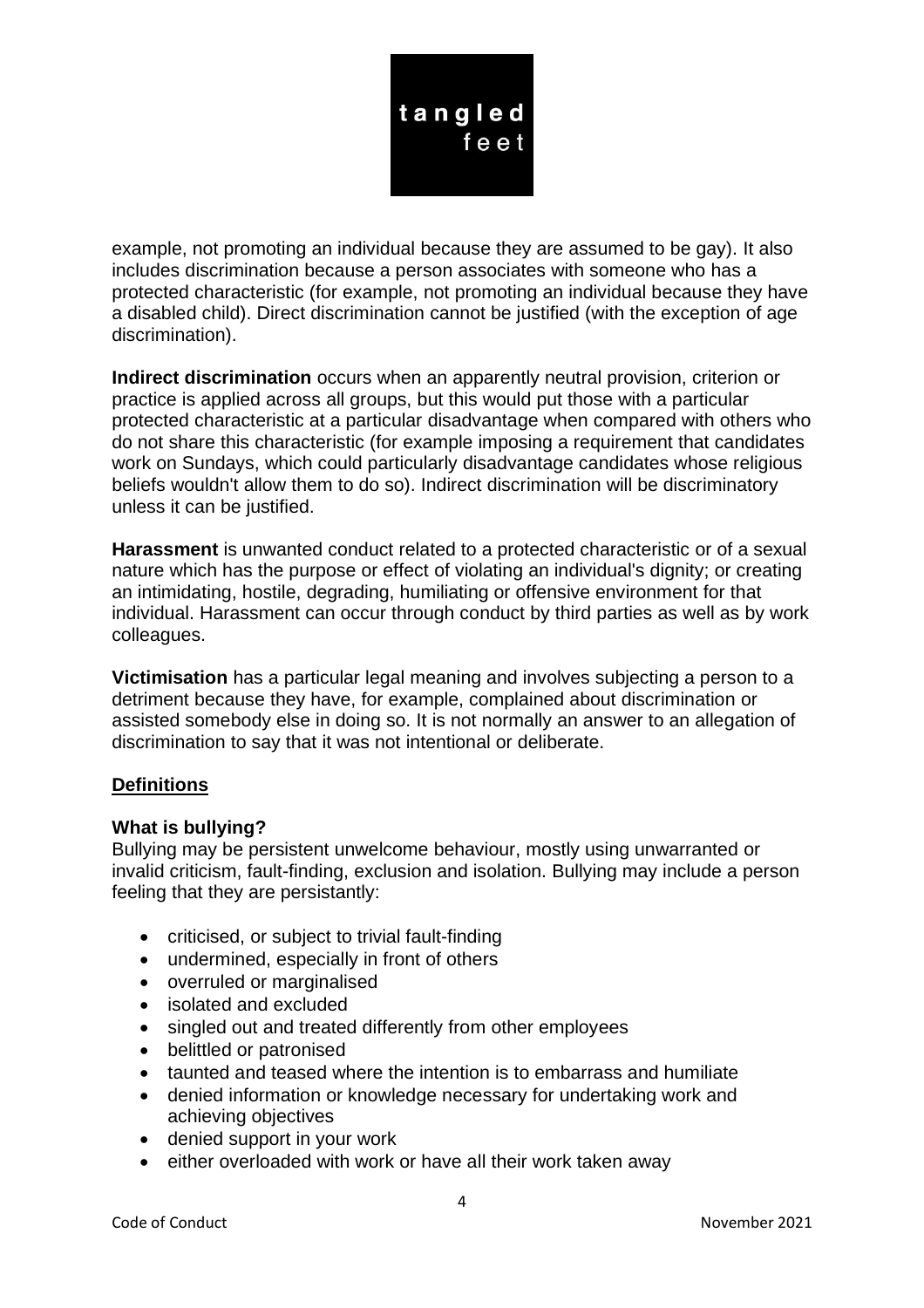

- have your responsibility increased but your authority removed
- encouraged to feel guilty, and to believe you're always the one at fault
- physically or psychologically threatened

Legitimate, reasonable and constructive criticism of a worker's performance or behaviour, or reasonable instructions given to workers in the course of their employment, do not amount to bullying on their own.

# **What is harassment?**

Bullying and harassment can seem similar. The key difference is that bullying is rarely connected to gender, race or another form of discrimination. Harassment is any unwanted physical, verbal or non-verbal conduct that has the purpose or effect of violating a person's dignity or creating an intimidating, hostile, degrading, humiliating or offensive environment for them. A single incident can amount to harassment. It also includes treating someone less favourably because they have submitted or refused to submit to such behaviour in the past.

Conduct or comments become harassment when they are unwelcome to others or make others feel uncomfortable or threatened, even if they are not intended in that way. **Intention is not the same as impact.**

A person may be harassed even if they were not the intended "target". For example, a person may be harassed by racist jokes about a different ethnic group if the jokes create an offensive environment. Examples of harassment related to protected characteristics can take a number of forms, and can include:

# **Sexual harassment**

Specific examples of harassment related to sex or of a sexual nature might include:

- derogatory comments about gender or matters associated with gender
- ostracism related to gender (whether the person affected is of the same or different gender)
- degrading comments about appearance or dress
- physical conduct of a sexual nature ranging from unnecessary touching to sexual assault
- making offensive comments to a pregnant person about their appearance
- unwelcome sexual advances, flirtatious or suggestive remarks or messages, leering, whistling or sexually suggestive gestures
- display of pornographic or sexually suggestive pictures, objects or written materials
- repeated requests to go on a date or to socialise outside of work when this is unwanted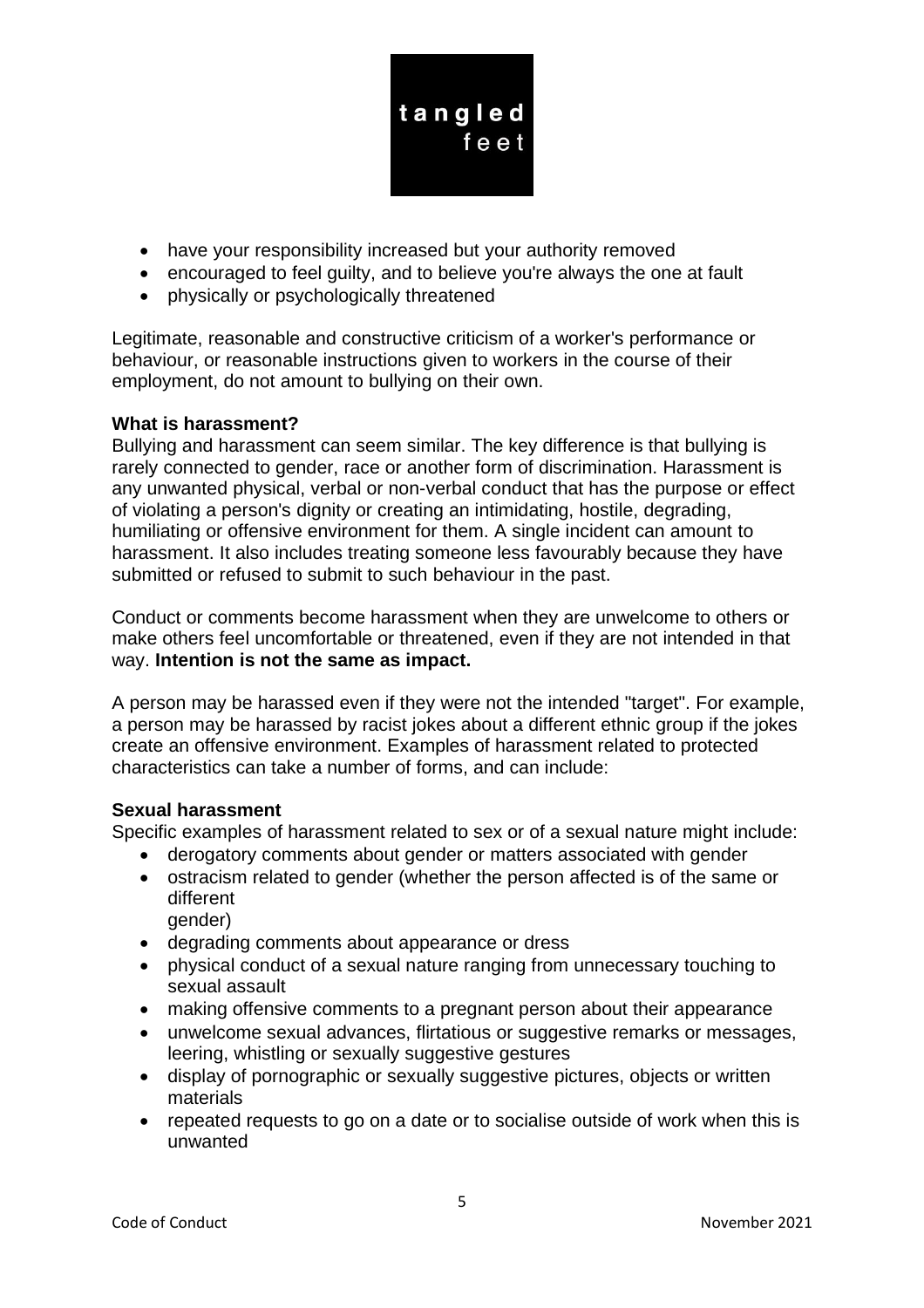

- pressure for sexual behaviour/favours in return for avoiding detrimental treatment
- detrimental treatment following the rejection of a sexual advance

# **Racial or religious harassment**

Specific examples of racial or religious harassment might include:

- derogatory or degrading abuse or insults and offensive comments about race or religion
- display, circulation or discussion of racist pictures, objects or written materials
- repeatedly dismissing or not taking seriously a person's request for their religious practices to be accommodated
- telling of jokes related to race or religion

# **Harassment related to disability**

Specific examples of harassment related to disability might include:

- mimicry and imitation of the disabled person
- telling of jokes related to disability
- offensive comments about disability or matters associated with disability

# **Harassment related to sexual orientation**

Specific examples of harassment related to sexual orientation might include:

- teasing or name calling about an individual's sexual orientation (real or perceived)
- homophobic 'jokes' or derogatory stereotyping based on sexual orientation
- 'outing' a person (i.e. revealing their sexual orientation) against their wishes

----------------------------------------------------------------------------------------------------------------

# **Harassment related to age**

Specific examples of harassment related to age might include:

- telling jokes related to age or the perceived effects of age
- derogatory stereotyping based on age
- talking down to and humiliating staff on the basis of their age

# **2) Rehearsal Contract for Creative Teams**

This document should be read alongside the *Respect at Work Policy*.

# **Making our best work: working conditions**

We will aim to have rehearsal schedules set and available in good time to enable people to plan (accommodation/childcare/travel) effectively.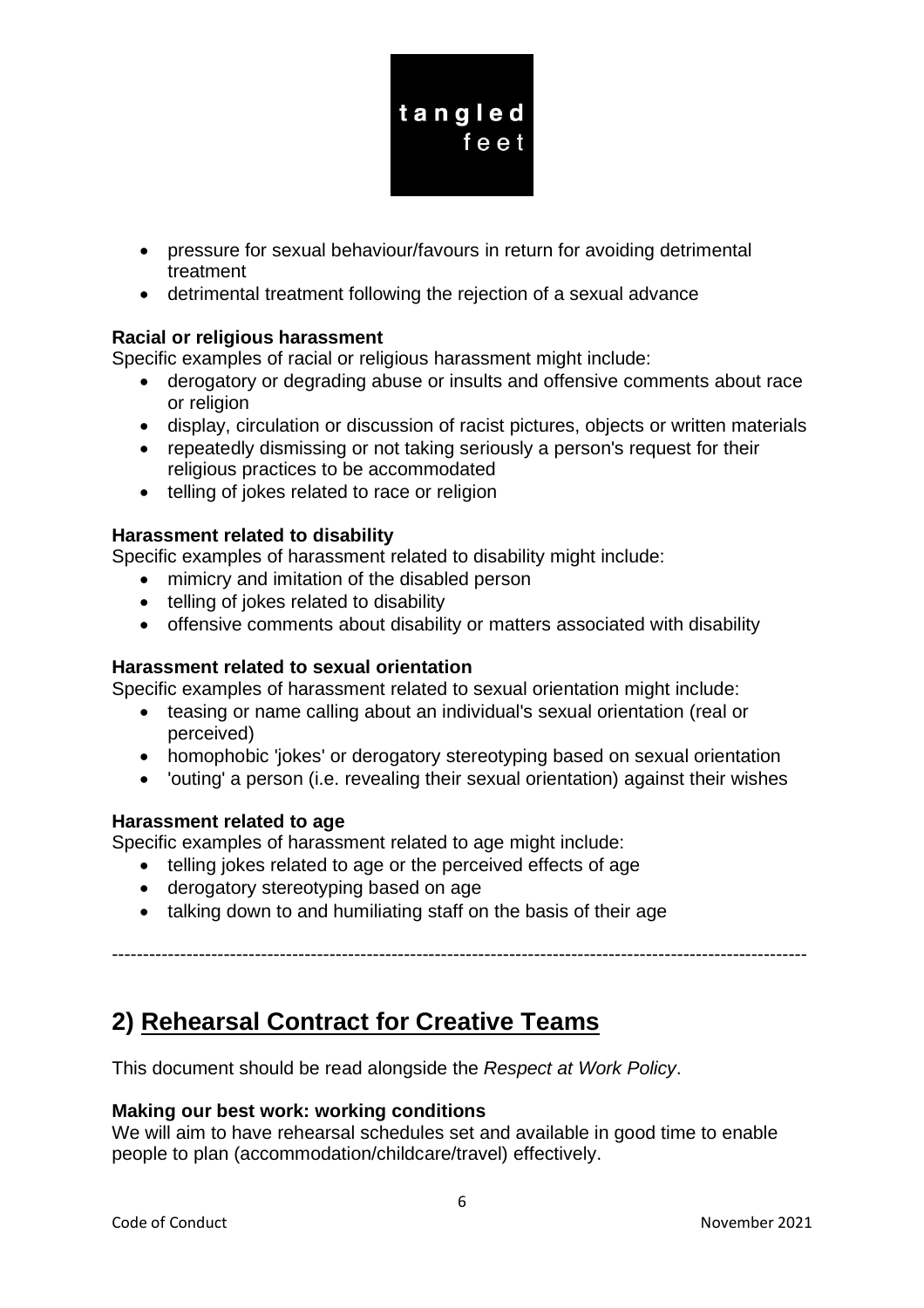

We pay people fairly, transparently and on time.

We aim to work with excellent technical and artistic collaborators, and we value them and what they bring to the work.

We work in safe, comfortable and suitable rehearsal spaces.

We will start and finish on time, and allow proper lunch breaks. We will communicate clearly when we are late or need flexibility.

We use phones/computers only in breaks unless it is for a research or documentation task. If there is a pressing need to keep a phone on in rehearsal time (Eg waiting for important news, sick child etc) we give colleagues courtesy of explaining why phone is on.

We agree use of pictures from rehearsals for social media before they are posted.

#### **Our commitment to team working:**

We have a responsibility to each other and ourselves to make the best work we can.

We aim to stay open to ideas and to trust in our ability to find solutions to problems, collectively and individually.

We acknowledge that everyone has different ways of working, different life pressures and different needs, and stay mindful of these differences.

We will ask for what we need and respectfully voice any problems/difficulties that we are having, with the expectation that a fair solution can be found.

We aim to maintain a positive attitude towards our own work and our collective work. We acknowledge that negativity has consequences.

We aim to be honest, clear, respectful and kind in our communication with each other.

#### **Devising: Best practice**

We acknowledge that devising can be hard and that we often might feel like explorers without a map.

We work with the good of the show in mind. We know that sometimes things will change direction, sometimes we have to work hard to break through a barrier, sometimes a great idea will have to be shelved for another day.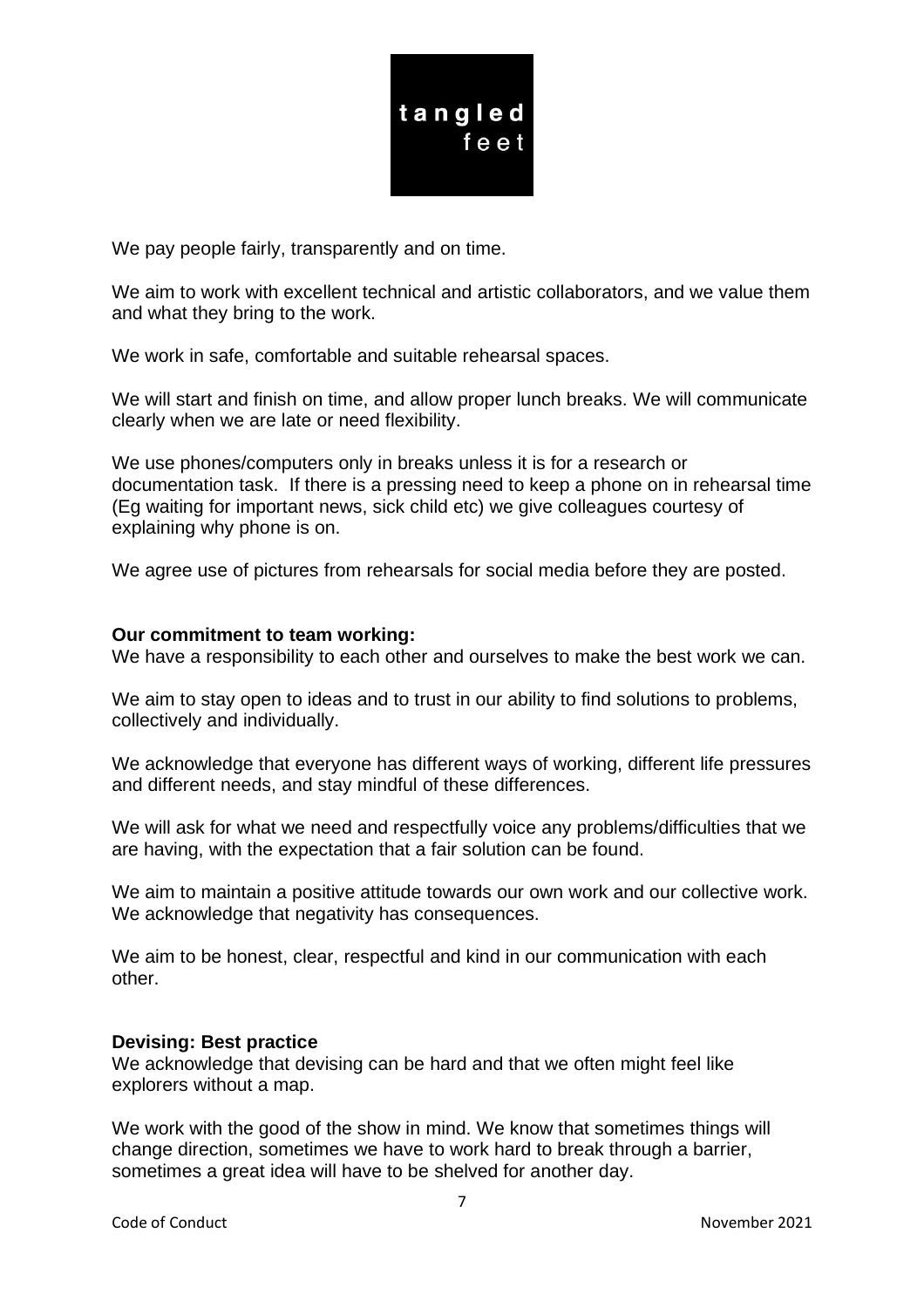

We will create time and space in the day for exploring bold ideas which have risk of failure, and time and space for analysis and constructive critique of what we have produced and where it might go next.

We make space for everybody's voices to be heard and everybody's ideas to be acknowledged. *Sometimes this means we have to listen more than we speak.* Directors will plan for enough preparation time:

- − adequate warm up for physical tasks and voice work
- − adequate thinking time and research time to digest ideas

Directors will aim to clearly set out the aims of each chunk of rehearsal time so that everyone understands the target. We will try to agree and share a structure and aim for each task/session/week/devising period so we can all align our efforts.

We acknowledge that we create work which often requires taking calculated physical risks, negotiating physical contact, working in intimate ways, and/or dealing with personal emotional material. We aim to create a working space of trust and support that allows everyone to work with this material safely, but also enables everyone to assert a limit when they judge that they need to. The safety and wellbeing of our people is always more important than the demands of the show.

We will create time and space to talk through any personal or emotional issues that arise during the rehearsal process, with care and empathy.

We try to acknowledge when we feel blocked or have other difficult feelings in the creative process, and find a good time to articulate this to the appropriate colleagues so that we can work together for a solution.

We will aim to notate and/or film material to collectively keep track of ideas. We will seek permission to film before we begin to do so.

We will plan regular end-of-day 'plenary' sessions during devising periods to check in and align our creative thoughts as a team.

#### **Respect at work (see policy for detail)**

- 1. Everyone is responsible for creating and maintaining an inclusive workplace that is positive and supportive
- 2. Everyone deserves to feel confident, valued and proud to be a part of what we do.
- 3. We will respect each other's dignity, regardless of the seniority of our role
- 4. We do not tolerate bullying and harassment, including sexual harassment,
- 5. We value inclusivity, appreciate difference, welcome learning from others, and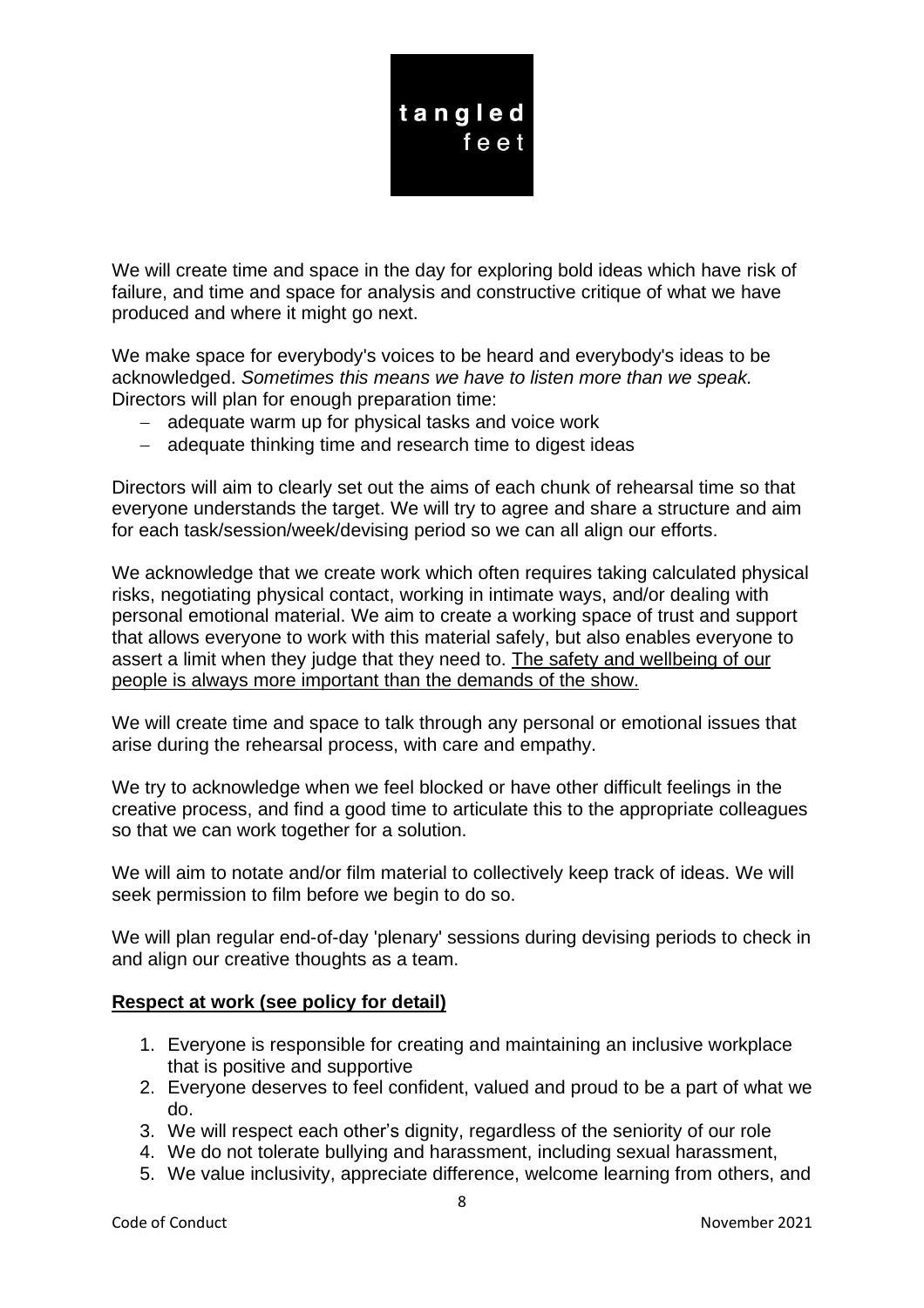

consider people equal without prejudice or favour. We build relationships based on mutual respect.

----------------------------------------------------------------------------------------------------------------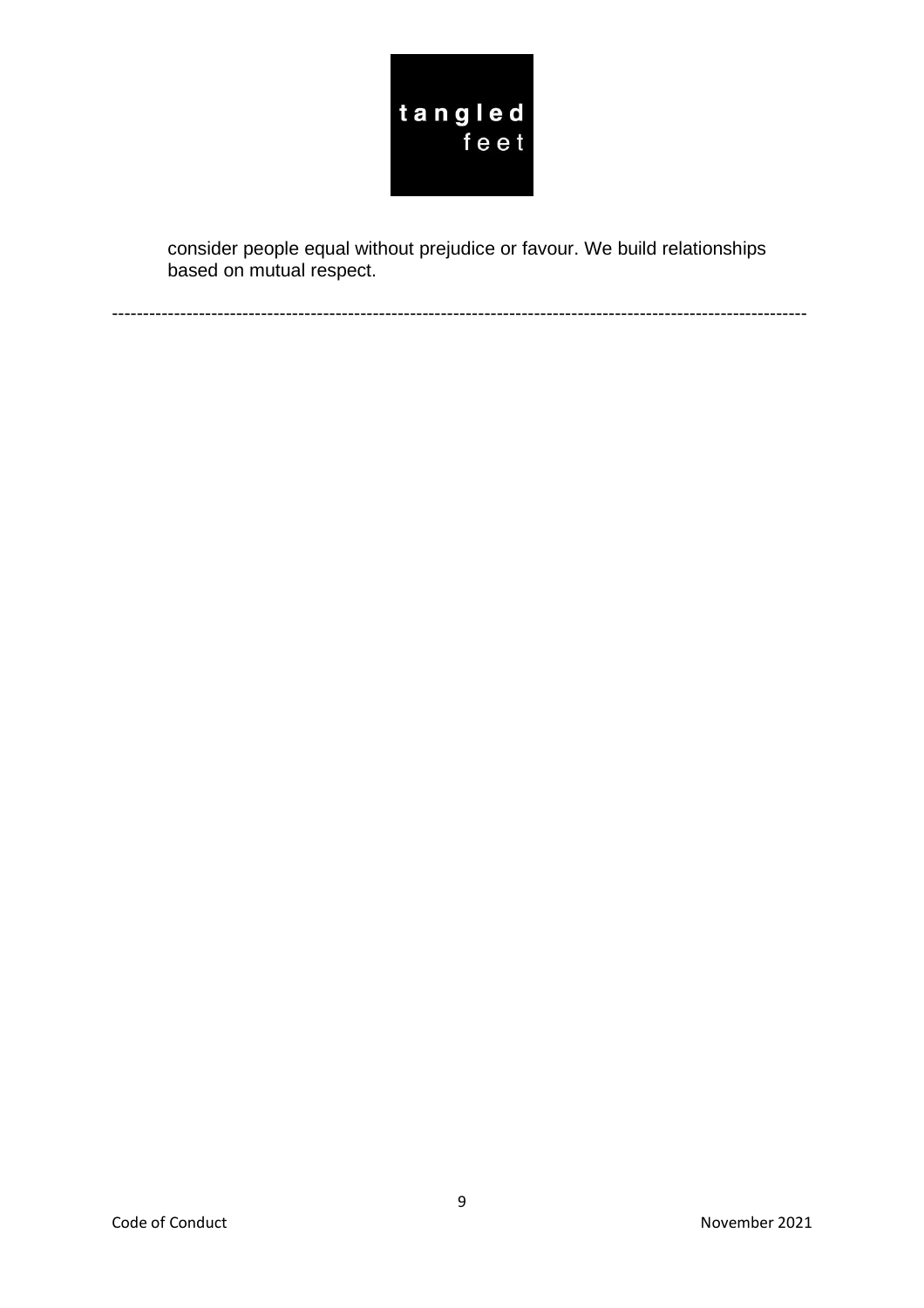

# **3) Code of Conduct for Participation Leaders**

This document should be read alongside the Respect at Work Policy and Rehearsal Room contract to broaden knowledge of Tangled Feet working methodologies.

# **The Code covers five areas:**

- 1. Safety
- 2. Professional competence
- 3. Responsibility
- 4. Working with people
- 5. Commitment to the Code of Conduct.

As a Participation Leader:

#### **3.1 Safety**

- I believe every participant has a right to enjoy their learning in a safe environment, and I have a responsibility to act in the best interests of their physical and mental wellbeing. I am committed to ensuring my practice is informed by, and complies with, relevant statutory or legal requirements that safeguard my own and others' legal, civil and human rights.
- I do not engage with work I cannot do safely.
- I understand that all physical theatrebased activity should identify and minimise risk.
- I encourage participants to take active responsibility for their own welfare, behaviour and actions, and assist other staff and supporters to participate safely and happily.
- I ensure that nothing in my control is of detriment to health, safety or wellbeing.
- I risk assess activities and manage risks accordingly, making risk assessments available.
- I take steps to keep informed of any statutory or legal requirements that may affect my work.
- I familiarise myself with the procedures and protocols of the places I work in and agree with employers the roles and responsibilities that will support the safe delivery of my work.
- I comply with all statutory requirements affecting health and safety at work.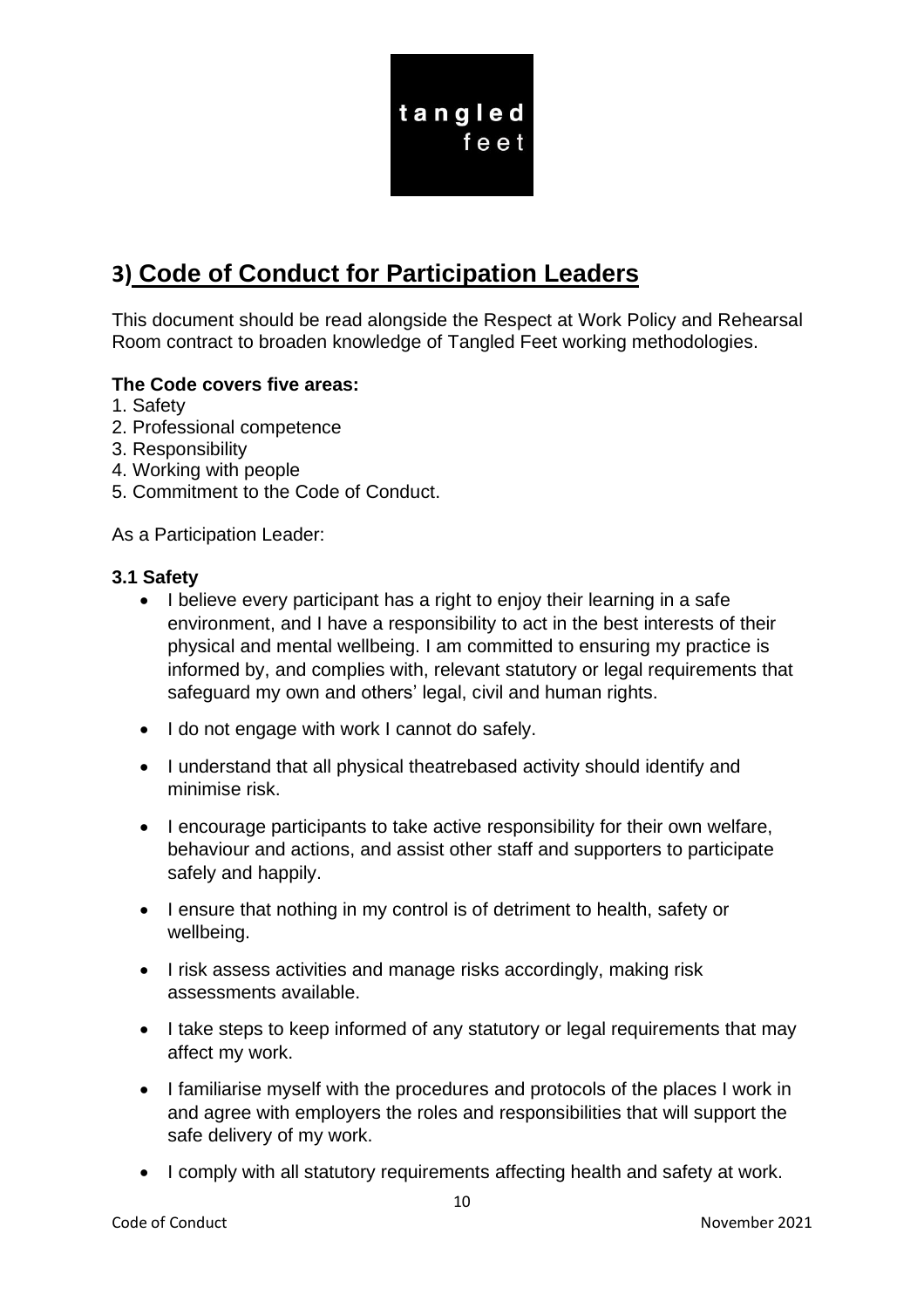

- I understand my legal obligations when working with children or vulnerable adults and ensure I have a relevant DBS check (or equivalent outside of UK) if appropriate. If I do not have a DBS check I will make Tangled Feet aware in good time so they can obtain one.
- I undertake any necessary monitoring, record keeping and reporting around issues of consent and confidentiality to maintain a safe working environment.
- I set, agree, and monitor clear and appropriate personal boundaries to ensure the integrity of my relationships with participants and employers.
- I understand that as a leader I am role-modelling behaviours and ensure that my own conduct encourages responsible, safe and respectful practice at all times
- I only teach lead workshops in spaces that I have checked, risk-assessed and ensured are safe and fit for purpose (whether inside or outside) and appropriate to the age, ability and competency of the participants with whom I am working.
- I have read and understood Tangled Feet's Safeguarding Policy.
- I have read and understood Tangled Feet's Whistleblowing Policy (note this to be updated to be Tangled Feet's Grievance and Whistleblowing Policy in 2021)

# **3.2 Professional competence**

- As a Tangled Feet workshop leader, I believe I have a responsibility to myself, the profession and the people with whom I work to do the best I can.
- I aspire to bring quality to everything I do and commit to investing in my own continuing professional development to ensure the relevance and quality of my practice and uphold professional standards within the relevant legislative frameworks and government directives.
- I have the necessary range of skills, knowledge and experience for the work I do.
- I am clear about the boundaries of my professional competence and work within them.
- I am forthcoming and truthful about my professional experience and any relevant qualifications.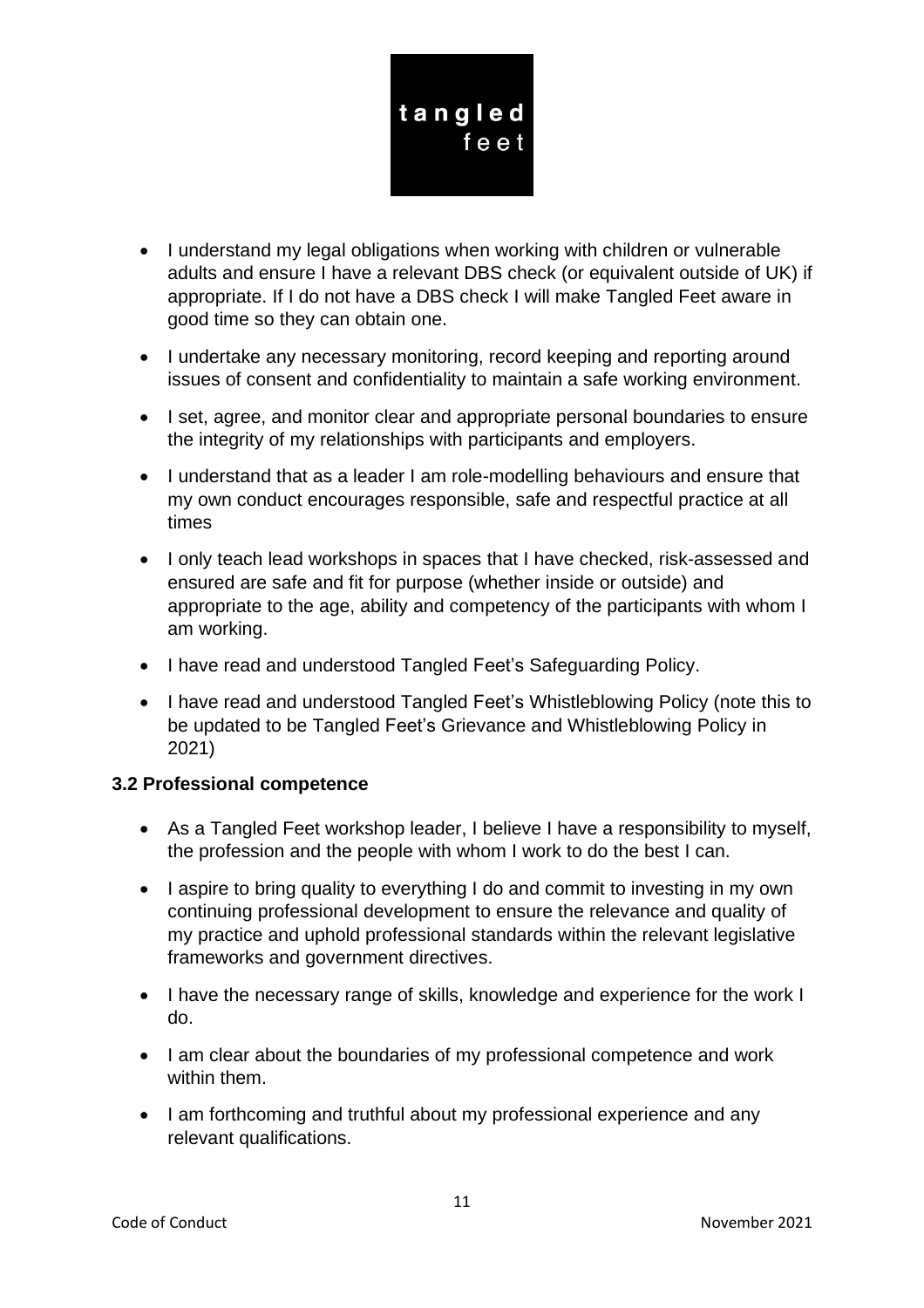

- I actively commit to developing and improving my skills, knowledge and abilities through engaging in ongoing professional development.
- I remain aware of developments in practice, training and legislation that inform my work.
- I take responsibility for enabling other people to understand what I do.
- I work within the required health and safety legislation.
- I am committed to the principles of equal opportunities and human rights.

# **3.3 Responsibility**

- As a Tangled Feet workshop leader I work and behave with integrity: being open, trustworthy, sincere and consistent in the way I conduct myself and my work; following this through in my professional relationships and in undertaking my work in a responsible, thorough and accountable manner.
- I do what I say I will do and take responsibility for my own actions.
- I maintain effective communication and work in a collaborative manner with all partners.
- I prepare thoroughly, agreeing with partners and employers the context for my work, the aims and desired outcomes, who I will be working with, where and how.
- I work in partnership with others to ensure that relevant support is available and in place.
- I turn up in time for workshops (or if I can't, communicate this to others in good time).
- I ensure that my appearance and behaviour are appropriate to the context I am working in.
- I monitor the quality of my work, seeking and acting on feedback from participants, employers and colleagues.
- I reflect on my work and apply what I learn from this to improve my skill.
- I am aware of Tangled Feet's Safeguarding and Respect at Work Policies and understand my responsibility to report any concerns to the Participation Manager, Emily Eversden. If the workshops are taking place in a school the Participation Manager will report the concerns to the teacher of the class.

# **3.4 Working with people**